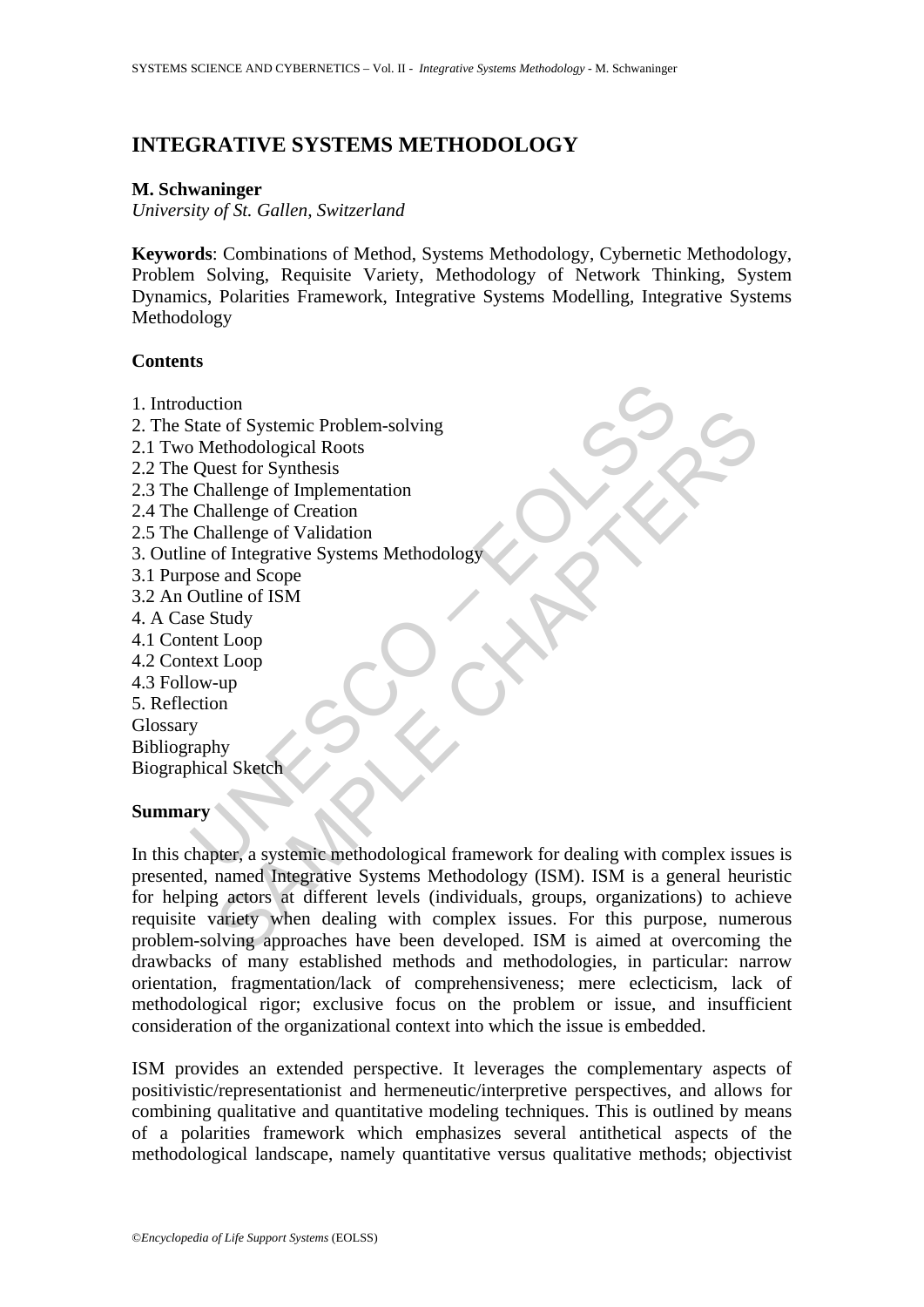versus subjectivist worldviews; conceptual/instrumental versus communicational rationalities; and structuralist versus discursive approaches.

The need to consider these polarities as complementary aspects has triggered the development of ISM as a means of overcoming the limitations of methods which are too narrowly focused or have to be combined and orchestrated. ISM specifies a general procedure and underlying methodological principles for such a synthesis, which reaches beyond mere eclecticism. Also, ISM is based on a process which operates on both the content and context of the issues at hand at the same time.

The potential of ISM is illustrated by means of a case study, in which different methodologies are synthesized to overcome their respective limitations. Several applications developed over the years have led to new insights which enable the handling of complexity more effectively with the help of ISM.

### **1. Introduction**

blogies are symmestized to overcome their eigective minites<br>ions developed over the years have led to new inights wh<br>g of complexity more effectively with the help of ISM.<br>duction<br>ight of the turbulence in the economical, Complexity more effectively with the help of ISM.<br>
Complexity more effectively with the help of ISM.<br>
Complexity more effectively with the help of ISM.<br>
Constrate to rolly variety can absorb variety?, management<br>
y been co In the light of the turbulence in the economical, social, technological, and ecological environments of contemporary organizations, Ashby's Law of Requisite Variety has become most topical: since "only variety can absorb variety", management has increasingly been conceived as a task of coping with complexity. This applies as much to leading authors in general management (e.g. Peter Drucker) as to members of the operations research, cybernetics, and systems communities. The overwhelming complexity faced by actors in organizations and society calls for devices to enhance the action potential of those actors. This has led to the development of specific methodologies focused on coping with complex issues in general as well as their dynamics. This category subsumes issues which concern complex dynamical systems, organizations in particular, and which are of a multidimensional or multilevel nature.

Complexity is the ability to adopt a large number of states or behaviors. The approaches to handling complexity systematically are not always systemic. Applying a distinction which is meaningful for the purpose of this paper, I shall talk about systemic and nonsystemic modes of dealing with complex issues.

The non-systemic approaches usually fail to take account of the nature of socio-cultural interrelationships inherent in the organizations with which they are dealing. Examples include some of the Business Process Reengineering Methodologies, which handle organizations in a technocratic mode. These approaches tend to look at an enterprise or a business unit as if it were a machine: In many cases, structures have been reengineered without sufficient consideration of the cultural web of interrelationships which constitutes the social system of the respective organization. A large empirical study by Khandwalla specifically focused on turnarounds concludes that surgical (i.e. hard) turnarounds are inferior to non-surgical (i.e. soft) turnarounds, both as to the duration of time for recovery and the rate of recovery in profitability.

Systemic approaches on the other hand, pay sufficient attention to the socio-cultural and political aspects of organizations, not only to their structure. Yet, "systemic" does not denote one coherent group of methodologies, nor is the application of a systemic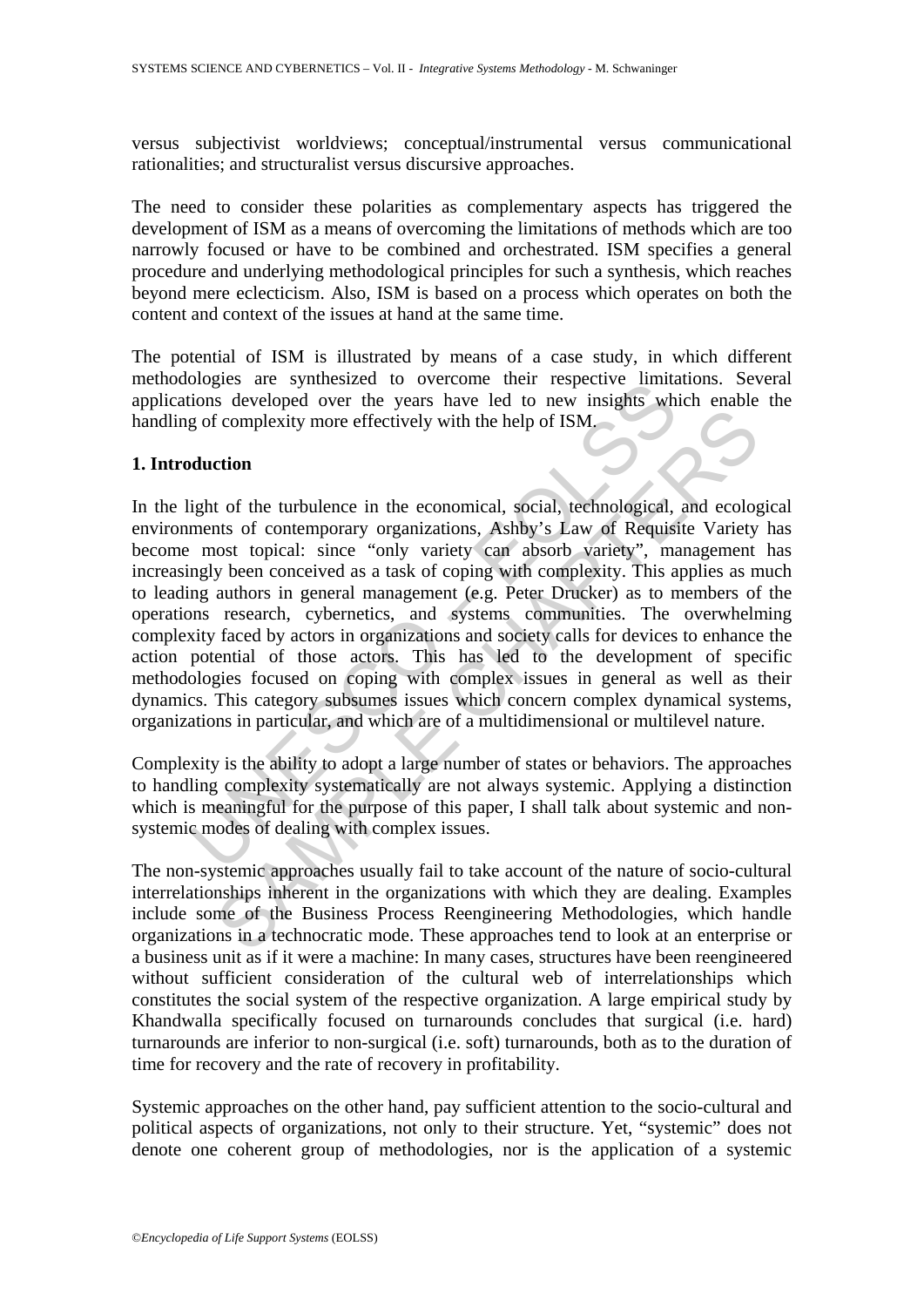methodology a guarantee for success in a given project.

The reasons for the superiority of systemic over non-systemic methodologies are traceable to a theoretical principle: systemic methodologies for dealing with complex issues meet Ashby's law of requisite variety better than the non-systemic ones.

In section 2, a brief overview on the state of the art of systemic problem-solving will be given, and some drawbacks of current methodologies will be outlined. Section 3 will be dedicated to a presentation of ISM as a conceptual approach to overcome these limitations. An up-to-date application will then be documented in section 4, in order to visualize the benefits resulting from ISM, and also some of the difficulties involved in its competent use. Conclusions will be drawn in section 5.

### **2. The State of Systemic Problem-solving**

## **2.1 Two Methodological Roots**

In classifying existent system methodologies we can, at the outset, adopt a (somewhat simplified) classification of two strands rooted in different paradigms:

State of Systemic Problem-solving<br>
Methodological Roots<br>
ifying existent system methodologies we can, at the outset, adopted) classification of two strands rooted in different paradigms:<br>
ethodologies in the positivistic t te of Systemic Problem-solving<br>
lethodological Roots<br>
ing existent system methodologies we can, at the outset, adopt a (some<br>
classification of two strands rooted in different paradigms.<br>
codologies in the positivistic tra First, methodologies in the positivistic tradition adopt a rather objectivist worldview, aiming at observer-independent, true representations of reality. Their rationale is conceptual insofar as they continually strive for better models. This is linked to an instrumental or structuralist orientation which is intended for tools to cope with complexity. Often, albeit not necessarily, the models generated in the positivistic vein of the systems approach rely heavily on quantification. Therefore, they are frequently termed hard systems methodologies. We can assume that methodologies originating in the classical strands of OR, management science, and systems research fall into this group. One of the most widespread methodologies is probably System Dynamics (SD), developed by Jay Forrester, at MIT. The technical core of SD is a widely applicable method for the continuous simulation of systems with many variables and feedbacks. SD is guided by the insight that the dynamic behavior of complex feedback systems is generated by their structures.

An essential element of SD methodology is modeling a system in terms of stocks (levels), flows (rates), and constants (parameters), and connecting them by means of quantitative functions (equations, input-output tables). Visual representation of these models and simulation can help generate valuable insights into the functioning of the system. Applications of SD in the social and ecological domains range from global models to models of national economies, regional systems, and organizations, including the most varied aspects of corporate management. The System Dynamics Society provides the System Dynamics Review and an exclusive bibliography to document the progress achieved in the field. Other methodologies in this vein include the General Systems Problem Solver by George Klir (see *General Systems Problem Solver*) and Abstract System Theory by Mesarovic and Takahara.

Second, methodologies in the interpretivist tradition adopt a subjectivist worldview, emphasizing individual perceptions and interpretations of the world, and the interaction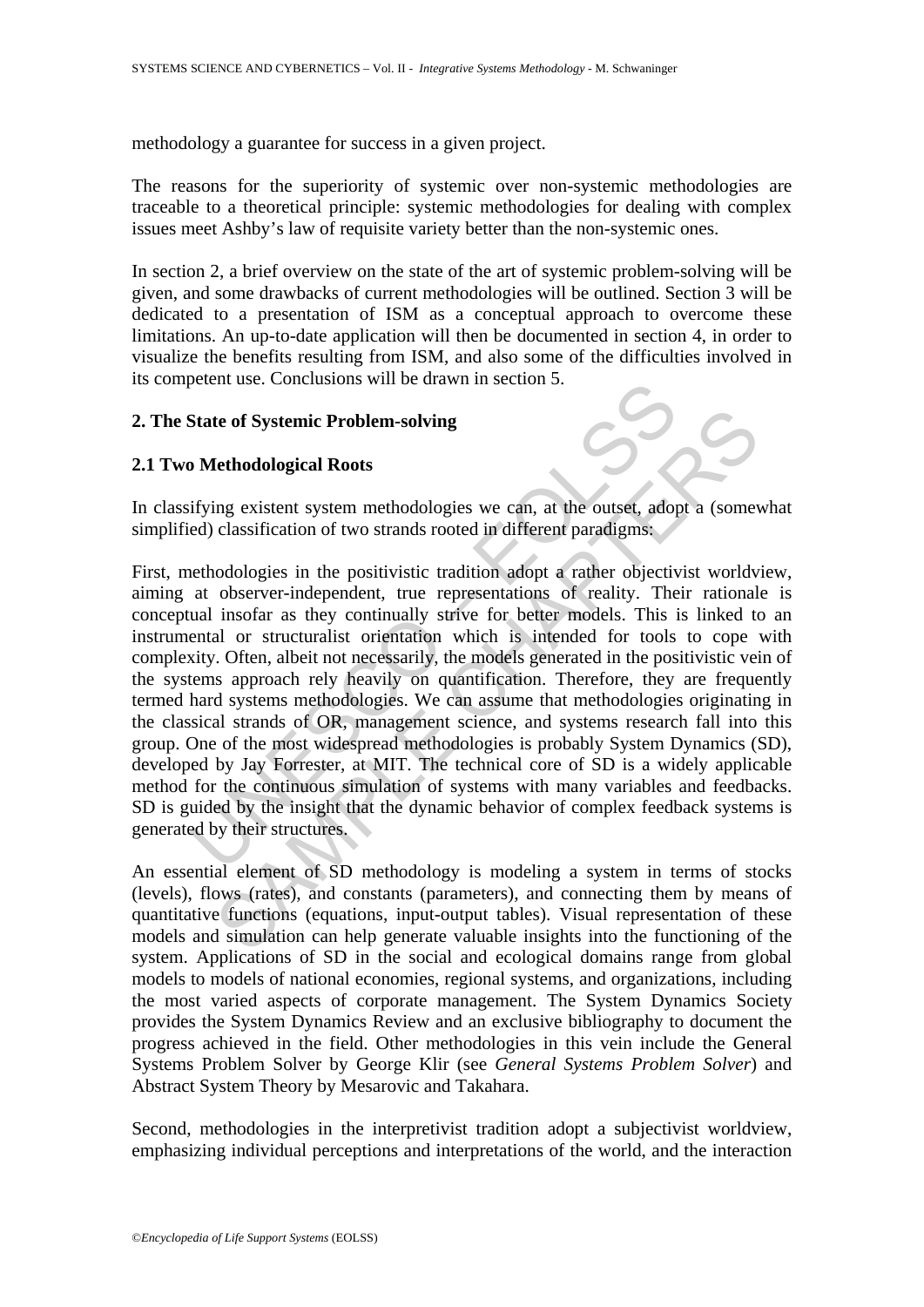between multiple perspectives by which consensual domains are negotiated and (new) shared realities are constructed. The rationale underlying these methodologies is essentially communicational, but also discursive and political. At the level of modeling the hermeneutic methodologies rely on qualitative aspects, and thereby primarily on verbal expression. Therefore, they are often termed soft systems methodologies.

Frameworks of solvi are based on a usuation between the con-<br>of modeling (systems thinking), and actions in the real world (sys<br>emphasis is laid on the consideration of multiple perspectives in<br>ermination of the subject m infinition of the subject material is is idea, the consideration of multiple perspectives in the definition of the subject matter: An issue-based root definition should explicial infinition of the subject matter: An issue-Diverse heuristics rooted in the behavioral, and particularly organizational, sciences fall into this group of methodologies. The term Soft Systems Methodology (SSM) denotes a methodological framework developed by Checkland and his associates at the University of Lancaster to tackle real-world problems in which multiple perspectives are involved (see *Soft Systems Methodology*). SSM developed from action research. The heuristic process frameworks of SSM are based on a distinction between the conceptual, formal aspects of modeling (systems thinking), and actions in the real world (systems practice). Special emphasis is laid on the consideration of multiple perspectives in the definition and determination of the subject matter: An issue-based root definition should explicitly refer to the following elements, for which the acronym CATWOE is used: Customers (C), actors (A), a transformation process (T), a worldview (W)—Checkland uses the term Weltanschauung—which gives meaning to the root definition developed, the owner(s) of the system (O), and environmental constraints (E). In the process of applying SSM, strategies and measures are developed which are systemically desirable and culturally feasible.

Representative examples of the many heuristic frameworks which stem from systemic research, and mainly focus on the redesign of organizations, include Ackoff's "interactive planning" and Banathy's "organization design" methodologies (see *Designing Social Systems*). Additionally, Critical Systems Heuristics (W. Ulrich), which can be considered a variant of SSM, is a methodology for democratic planning. It is aimed at developing critical consciousness as well as the self-reflective and argumentative skills needed for meaningful and effective participation in processes of planning (see *Critical Systems Thinking*).

## **2.2 The Quest for Synthesis**

As managerial issues have become ever more complex and dynamic, the need to combine positivistic and interpretive methodologies has become increasingly evident. This quest has resulted in a series of methodologies which combine essential aspects of both paradigms. Among these are Vester and von Hesler's Sensitivity Model (SM), and Gomez and Probst's Methodology of Network Thinking (MNT).

These methodologies are rooted in SSM and SD. In each case, qualitative heuristics and some limited quantitative techniques are combined to form a coherent "package" of methods. SM was developed in the context of applications to regional planning, but it is now also applied to corporate issues. A sophisticated software package called Sensitivity Model (by Studiengruppe für Biologie und Umwelt, Munich, Germany) supports this methodology with extensive documentation features but only limited simulation capabilities. MNT was developed for the specific purpose of supporting managerial problem-solving and has been widely applied to all kinds of organizational issues. The tools GAMMA (by Unicon, Meersburg, Germany) and Heraklit (by Know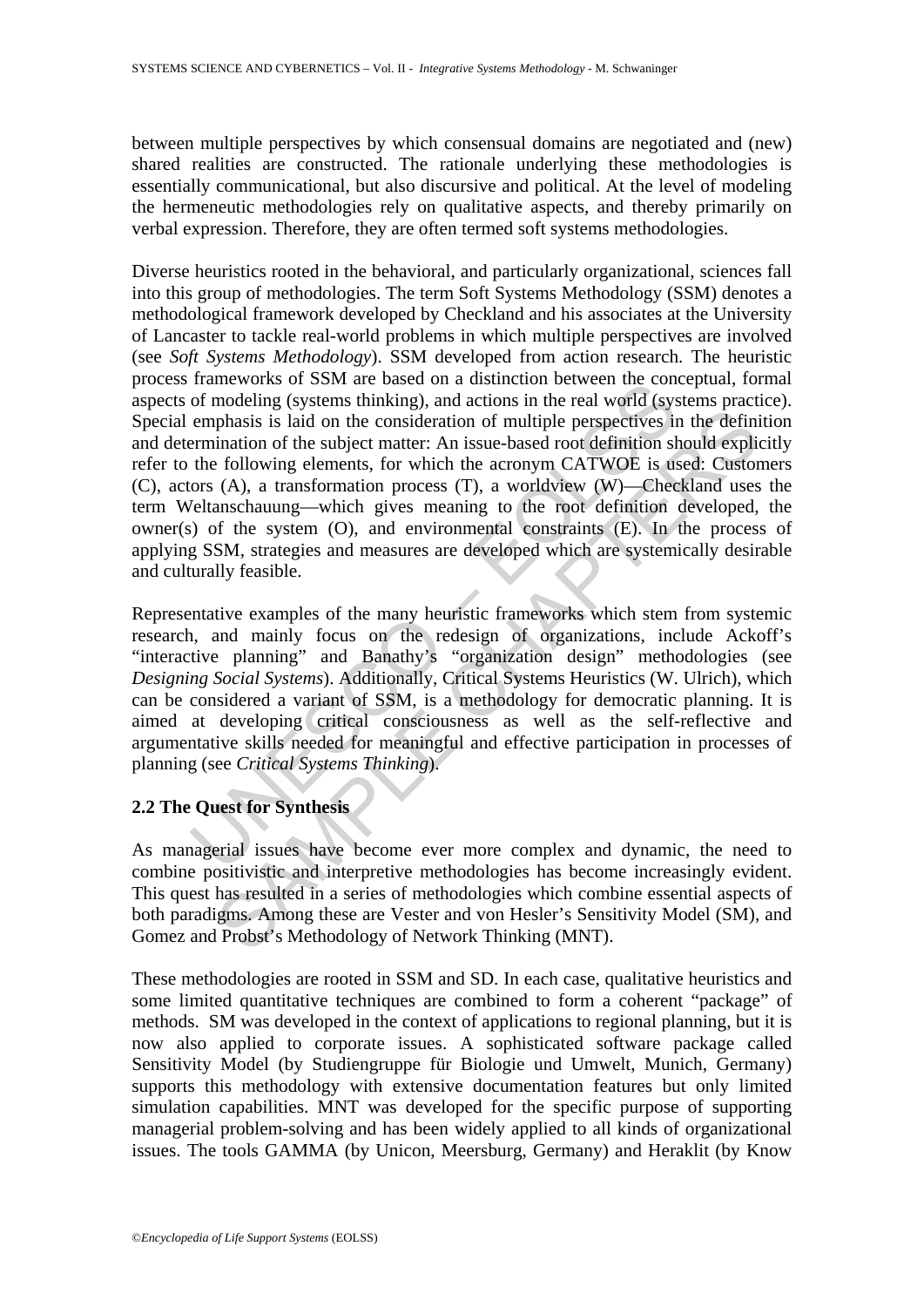How Systems, Teufen, Switzerland) are available for the documentation of networks. All of the tools mentioned contain features which support the automatic classification of variables according to their appropriateness for steering purposes (see section 4.1).

## **2.3 The Challenge of Implementation**

Solutions to problems are only as good as their implementation. This is common sense, and most of the systemic methodologies have dedicated an explicit component to the practical aspect of putting solutions to work, of establishing a learning process which leads to continuous improvement, and so on.

y as interpolation remains unrealized occause on implementation<br>diagnostic error or design flaws. Empirical research by Especio, Singer points to a crucial causal link: implementation gaps, unres, s, and the frustration of mental to a crucial causal link: implementation graps, unrealized idea<br>not the function of those who originated them, can in most cases<br>not denote that the function for the instifferent care for, and understanding of<br>notal Nevertheless, implementation continues to be a crucial deficit in many organizations. Probably as much potential remains unrealized because of implementation atrophy as is due to diagnostic error or design flaws. Empirical research by Espejo, Schuhmann, and Schwaninger points to a crucial causal link: implementation gaps, unrealized ideas or solutions, and the frustration of those who originated them, can in most cases be explained by one dominant factor: The insufficient care for, and understanding of, the (organizational) context in which the problem at hand and its solution are embedded. The problem is that problem solvers are focused on the problem, "...concentrating on the content of the issue they are dealing with, while neglecting the context". Effective problem solvers have always known about the challenge of including the larger whole, the milieu, or the environment into their frameworks of analysis, diagnosis, and design. Family therapy, for example, treats the immediate family members of the patient as obligatory and integral parts, right from the beginning of the anamnesis. Competent managers and their consultants have sought analogous procedures when dealing with organizations. But the heuristics developed to support them have mostly failed to balance content and context appropriately, by omitting to anchor the latter explicitly in their frameworks. Conclusively, the variety of pertinent solutions in practice tends to be insufficient: They fail as they are non-compliant with Ashby's Law.

Recently, at least three methodological innovations have brought about some progress in the direction indicated here. First, Robert Flood and Michael Jackson from the University of Hull developed a framework for intervention into complex systems, named Total Systems Intervention (TSI). This framework is very general, embodying the central message that coping with complex problems requires taking advantage of the complementary strengths of different methodologies. The basic schema is a diagram of the building blocks to hand, indicating how they interrelate (by arrows between the blocks). Yet the real progress made lies in an important heuristic device: by utilizing a typology of problem contexts, with dimensions of simple/complex and unitary/pluralist/coercive, Flood and Jackson elaborate on which methodologies should be used according to the specific properties of a situation. This heuristic originated from earlier work by Jackson and Keys (see *Total Systems Intervention*).

Second, David Lane from City University and Rogelio Oliva from MIT proposed a synthesis of SSM and SD. They present a scheme in which logic-based analysis is complemented by an extended cultural analysis, which is supposed to comprehend what they call analysis of the intervention, social system analysis, and political system analysis. The distinctions made by these authors come close to meeting the need raised above—to deal with both the content and context of an issue synchronically. The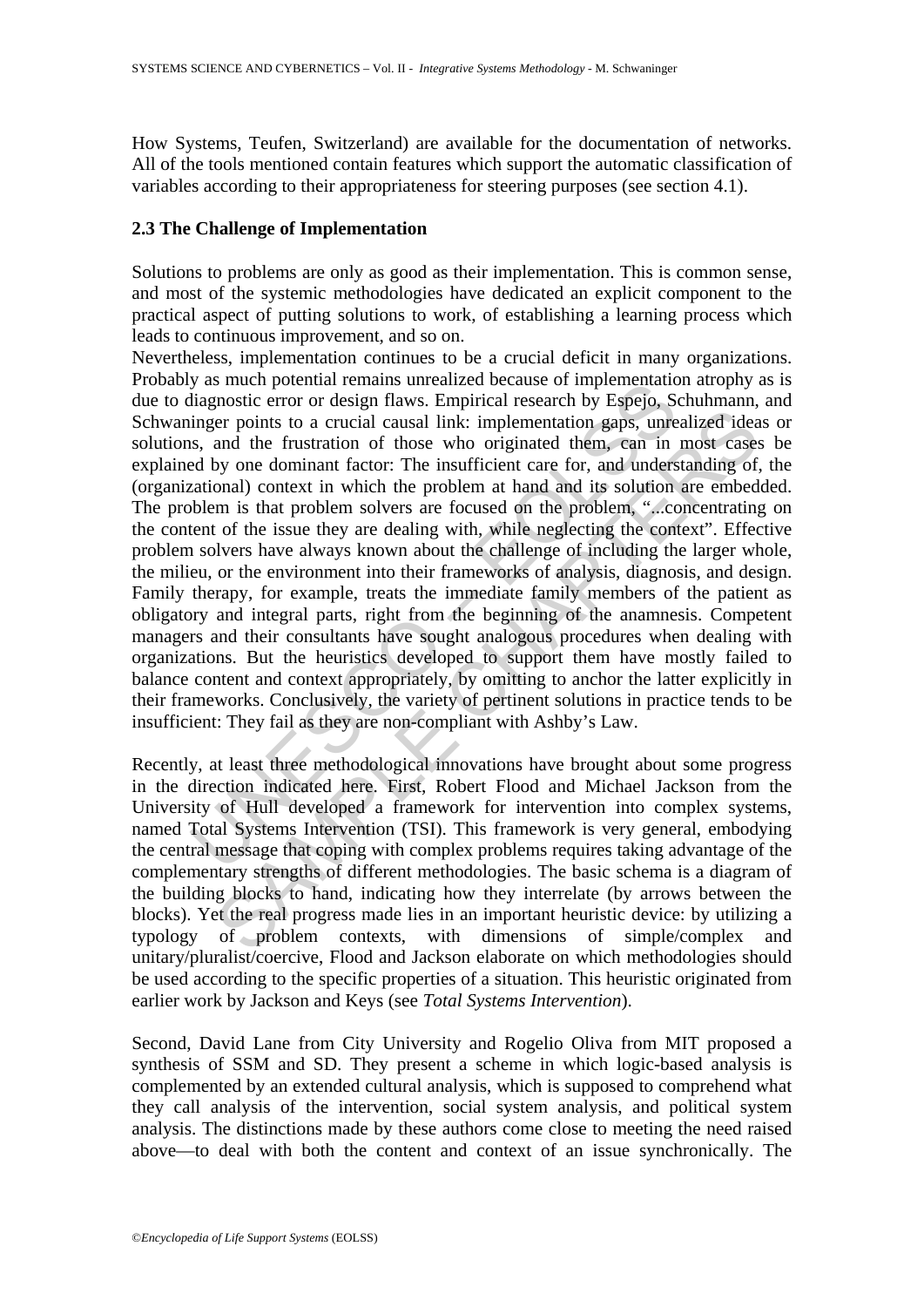epistemological stance and the boundaries of the proposed synthesis have been thoroughly developed, but the procedure outlined needs further operationalization.

Third, Raúl Espejo from the University of Lincolnshire and Humberside developed a Cybernetic Methodology (CM), a framework for problem-solving which inspired much of the work reported here. This is a methodology meant to support the interplay of content and context in the operational domain of agents, and the interplay of the observed and the observing systems in the operational domain of observers. This methodology builds on the terminology of SSM. However, it introduces a distinction between two loops, an external one dealing with the content of the problem at hand (learning loop), and an internal one focusing on the context (cybernetic loop). While the categories of CM have been exposed (Espejo) and illustrated by applications (e.g. Bowling and Espejo), the author's experience with students has shown that the notations used to name the phases of the process, and particularly the terms denoting the two loops (cybernetic versus learning loop), have led to difficulties in understanding the logic of the methodology. Furthermore it would seem necessary to further operationalize the categories used in the CM framework.

It must also be added that other sophisticated approaches focused on system design have been developed that differentiate between different logical levels, and levels of rationalities of design, respectively (see *Metamodelling*). In these cases a differentiation between—and a connection of—issues and their organizational context can be formed, comparable to the one made in CM. Another case in point is Gasparski's designology, which distinguishes between a core of design and its situational complement.

# **2.4 The Challenge of Creation**

is on CM law been exposed using and must are ally and must are by any<br>g and Espejo), the author's experience with students has shown the<br>name the phases of the process, and particularly the terms de<br>cybernetic versus learn methe phases of the process, and particularly the terms denoting the<br>methe phases of the process, and particularly the terms denoting the<br>ernetic versus learning loop), have led to difficulties in understanding<br>the methodo Another difficulty with many of the systems methodologies is a common trait expressed in their terminology: They focus on problems. There is no doubt about the ubiquity of problems in organizations and societies. Yet semantics are of crucial relevance in this: focusing people's attention on problems tends to draw their attention away from opportunities. The architects of some other methodologies—given the terminology they use—must have been aware of this problem (and opportunity); but those methodologies, for example Strategic Assumptions Surfacing and Testing (SAST), are of more specialized kinds than the synthetic ones being dealt with here.

At a time when innovation is needed, the emphasis on problems can set the wrong priorities. Also, the very term problem often carries a connotation of the short term as opposed to the long term, of therapy rather than prevention, and of retrospective more than prospective orientation.

The necessity of posting alerts for opportunities, and of setting incentives for innovative thought and action, calls for a semantic adjustment that is subtle, but the smaller it seems the more important it may be. I recommend substituting terms such as "issues", "system-infocus" etc. for "problems". This applies to the labels on the main schemes outlining the heuristics, but not to more detailed descriptions or checklists, where problems are one of the options to which the methodology can be applied.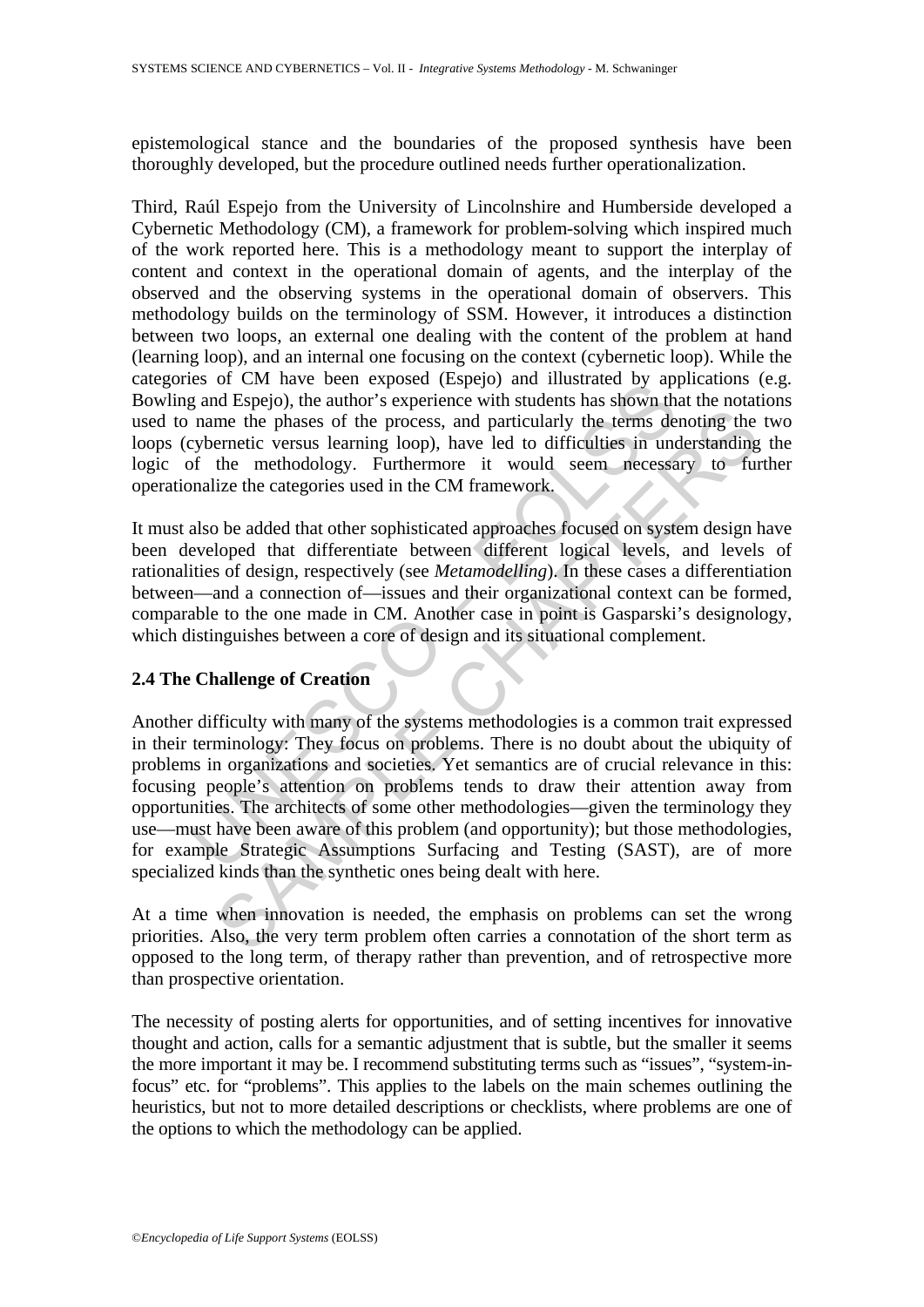In connection with this, two additional remarks are worth making: terms such as "create", "design", or "find" would be more stimulating than the ubiquitous "problemsolving". Also, the word "intervention" is being used too often. Knowing that people tend to get trapped in their own metaphors, caution is needed here as well. A phase called "intervention" would seem to confirm the mental model in the minds of actors who already have a bias towards interventionism. A terminology which balances extrinsic and intrinsic control, but mainly reinforces self-regulating capabilities such as the faculties of auto-organization, self-reference, and self-transformation, would seem likely to do a better job.

## **2.5 The Challenge of Validation**

there is another issue which must be raised, as it has receiven, although it is crucial to any process of dealing with complexe on methodology many instructions on how to proceed can be is been said about how to ensure the So mantal about how to ensure the quality of models are also mantal and a methodology many instructions on how to proceed can be found, but een said about how to ensure the quality of models and strategies. From standpoint Finally there is another issue which must be raised, as it has received insufficient attention, although it is crucial to any process of dealing with complex issues. In the literature on methodology many instructions on how to proceed can be found, but very little has been said about how to ensure the quality of models and strategies. From a theoretical standpoint this question is essential, because the result of any (management) process cannot be better than the model underlying it, except by chance. This is the principal implication of the Conant–Ashby theorem: "Every good regulator of a system must be a model of that system."

On the basis of these theoretical underpinnings, the *validity* of models (including strategies) has been neglected. Validation should, and probably will, become a foremost issue of methodological concern. It is all about questions such as: "Do our assumptions hold? Does the structure of our model correspond to the issue modeled? How well does the model reproduce the dynamic behavior of the system modeled?" Given its crucial importance, validation will be made an integral and explicit component of the methodology developed here.

# **3. Outline of Integrative Systems Methodology**

# **3.1 Purpose and Scope**

Based on the issues raised in the last section, an integrative methodology for dealing with complex issues in organizations and society has been developed. This methodology will be outlined here with the purpose of providing a reasonable overview while leaving enough room to discuss application-related issues in a case study in the next section.

This methodology is called Integrative Systems Methodology (ISM). The focal purpose of this methodology is helping actors in organizations and society attain requisite variety. This was expressed by the specification heuristic for requisite variety when ISM was published for the first time. Heuristics can best be translated as the art of finding. Stafford Beer defines heuristic, a contraction of heuristic method, as "a set of instructions for searching out an unknown goal by exploration, which continuously or repeatedly evaluates progress according to some known criterion."

A heuristic, then, is used to search for objects whose contents are unknown or only partially known. However, to be able to assess a process, criteria must be known. They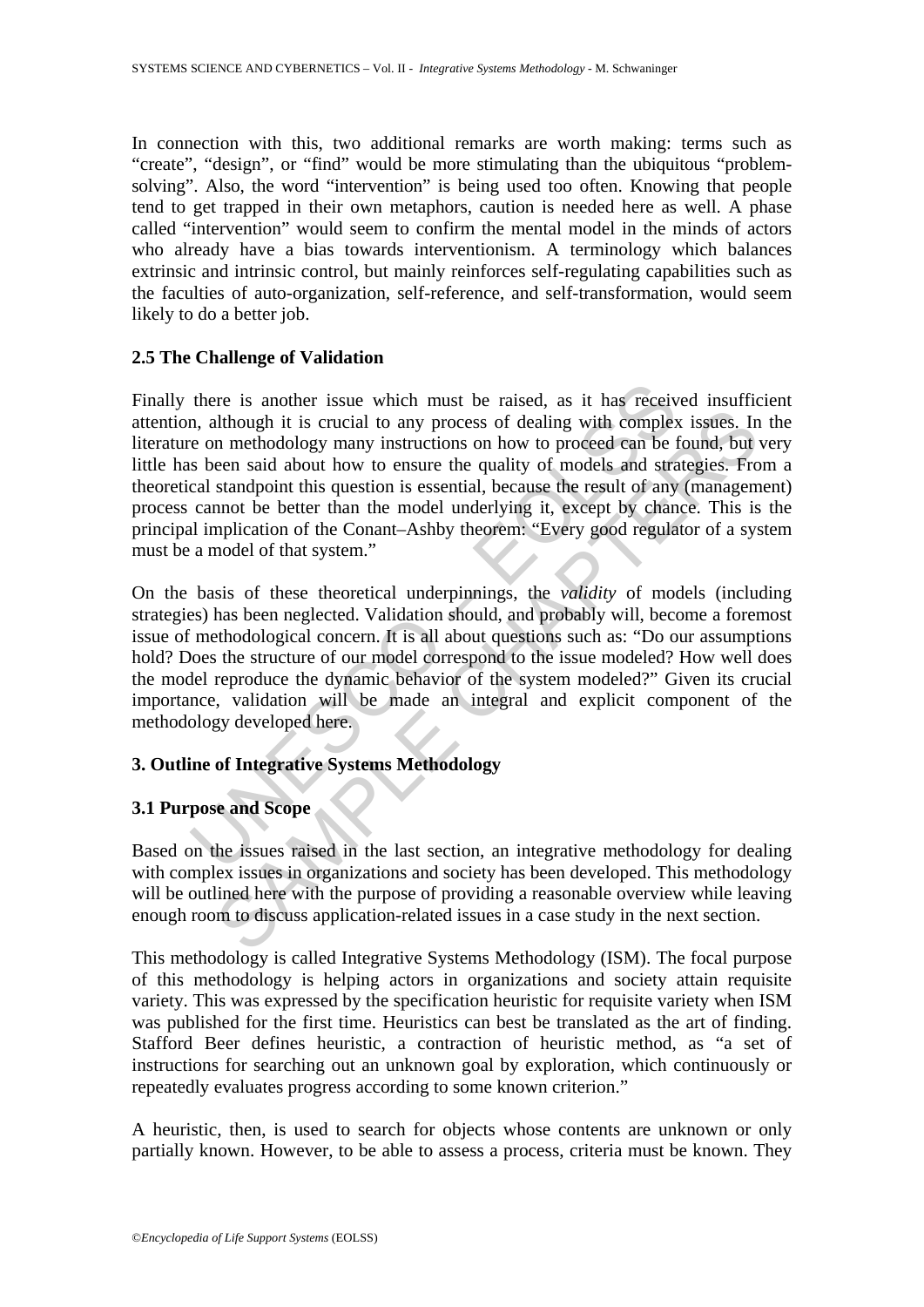are not necessarily clear in advance, but they have to be generated, and will respectively emerge as the process evolves. In practice, far-reaching processes in organizations must usually meet several criteria at the same time. Viability, i.e. maintenance of identity or separate existence is often referred to as the ultimate goal of an organization. However, recent theoretical work on organizational fitness has shown that the range of pertinent criteria needs to be extended. The viability which is at stake is beyond survival. An intelligent organization aims at development which may even include the abolition of its current identity, and resort to the creation of a new, or even several new, identities. From this new perspective, ISM is also meant to be a process-oriented methodology for social systems to become more intelligent, to learn, to enhance their organizational fitness.

## **3.2 An Outline of ISM**

A representation of the proposed methodology is given in Figures 1 and 2. As shown in Figure 1, ISM operates with two loops, a content loop and a context loop. This scheme was inspired by earlier works of Espejo on CM and Pettigrew on Organizational Change. The two loops in figure 1 are only separated for the purpose of analysis. In fact, they are intertwined and they often show overlaps. They revolve along a set of operations iteratively. The number of these operations could vary as a function of the notation. Here, a set of four operations is used—modeling, assessing, designing, and changing—which can be sufficiently distinguished and specified.



Figure 1. Integrative Systems Methodology: An Overview.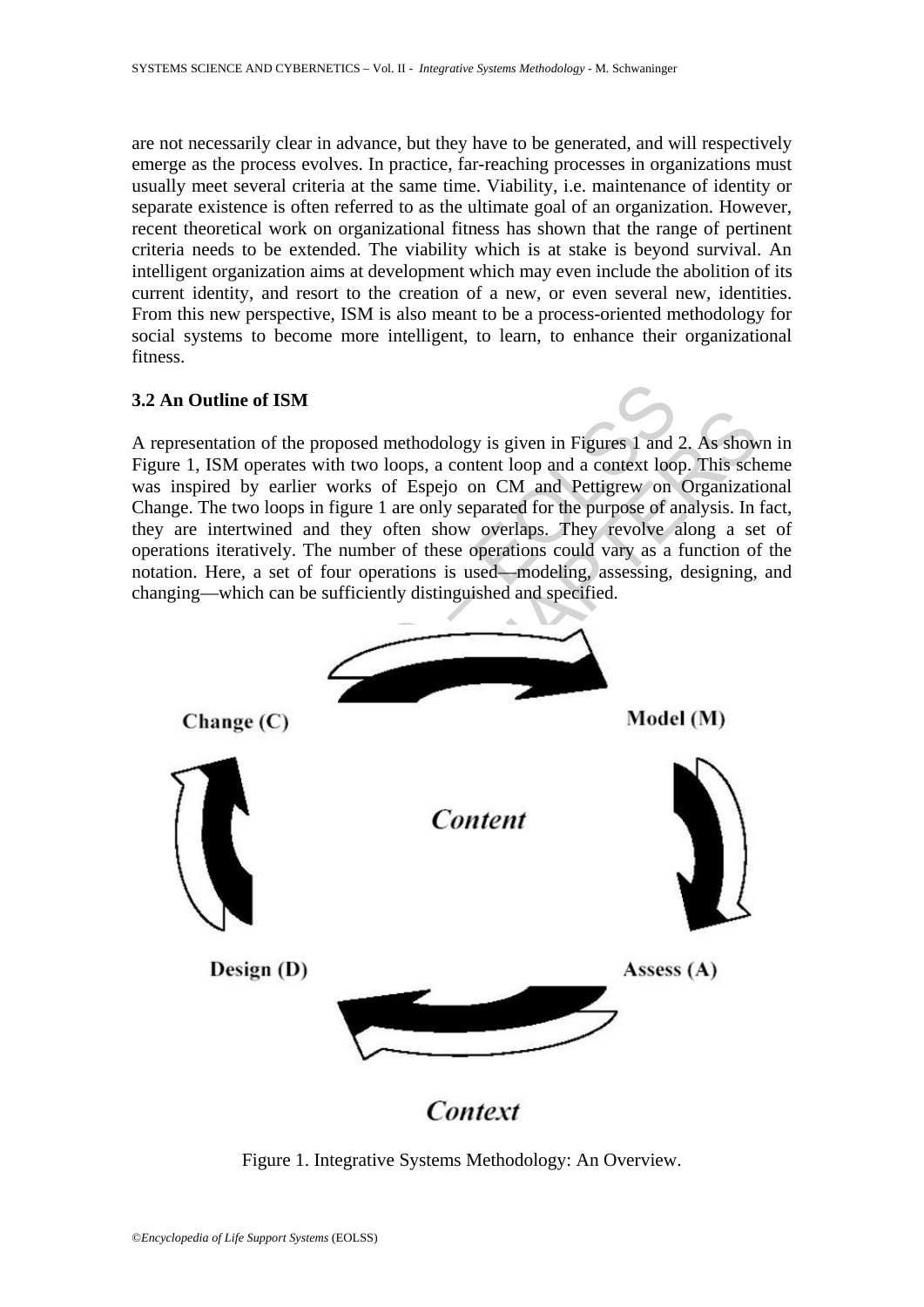Modeling includes tasks such as ascertaining relevant perspectives, the goals and factors critical for attaining those perspectives, surfacing issues, and elaborating models. Assessing includes tasks such as apprehending the dynamics of the system, simulating and exploring scenarios, and interpreting and evaluating simulation outcomes. Designing includes tasks such as ascertaining control levers, and designing strategies and action programs. Under the term "change" are all the tasks that encompass the realization of strategies and action programs. Other terms such as "realizing" or "bringing about change" would also be appropriate.



Figure 2. ISM-Integrative Systems Methodology - Heuristic outline for handling the content and the context dimensions.

The more detailed diagram (Figure 2)—which builds on MNT—gives concrete hints concerning the nature of the process at the levels of content and context. The sequence outlined is almost self-explanatory, but some aspects need clarification. First, the number of discrete types of activities could also be changed to a few more or less. However, the current number seems reasonable: the number of activities presented is big enough for the sake of making sound distinctions, and small enough for handling it in a sovereign manner ("The magical number seven, plus or minus two" of George Miller). Second, the practice of handling complex matters superbly implies more of a reticular picture of the activities outlined, which the simplified diagram expounds sequentially. For example, in a strategy-making process, there often is a loop which links the steps of strategy design, exploring scenarios, and ascertaining levers, that passes through many iterations. Third, the issue of the quality of models and strategies is of prime importance to ISM. Therefore validation is an activity which is located at the center of the process diagram. Linked to the chain of activities via two main loops, it is conceived as a crucial, ongoing endeavor to ensure the validity of models and strategies.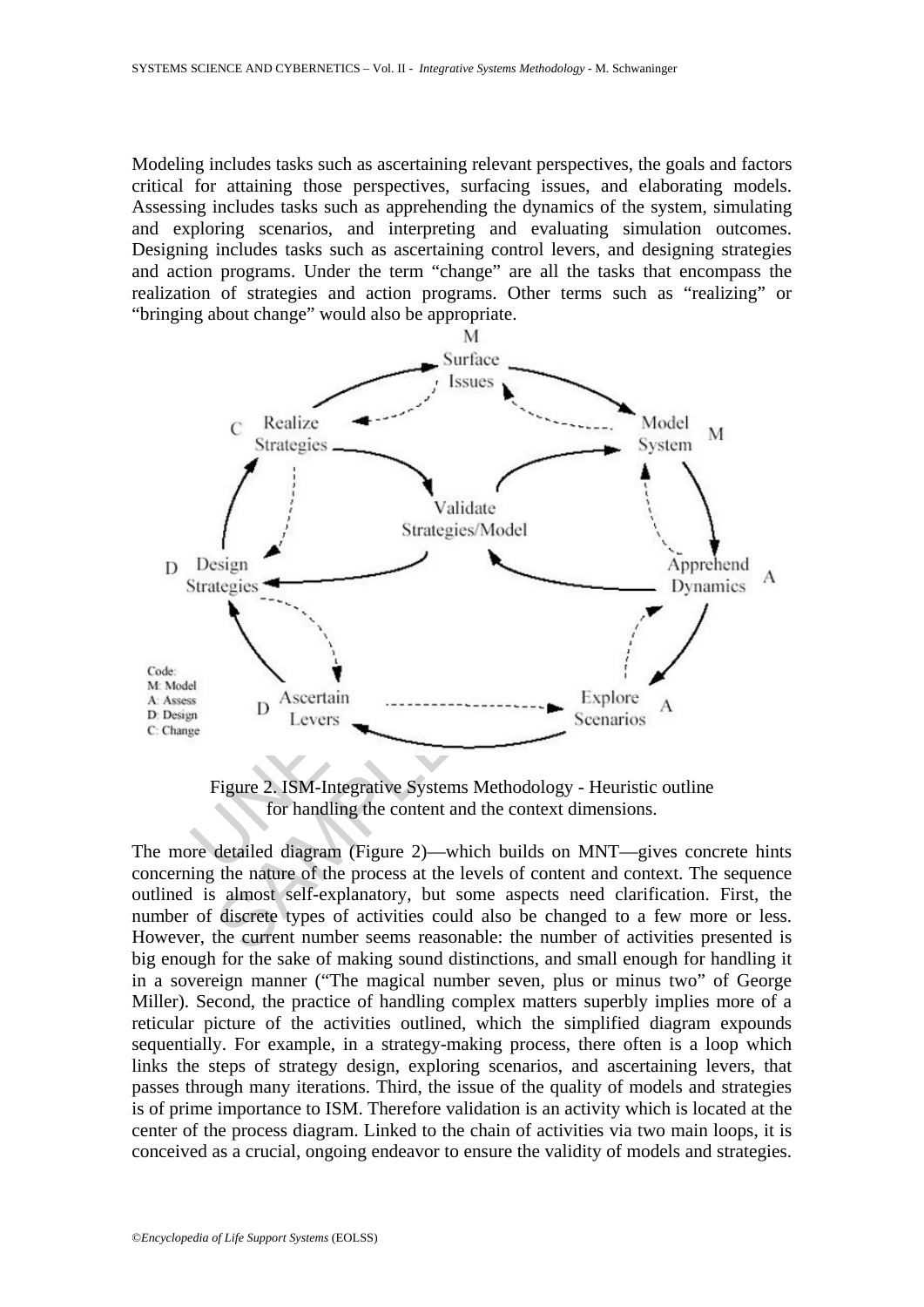The process of validation must not be limited to the application of a few statistical tests. In the context of systemic modeling and design, a whole set of tests, structural and behavioral, theoretical and empirical, need to be applied in combination. A good introduction to validation techniques is provided by Barlas.

-

- -
- -

# TO ACCESS ALL THE **22 PAGES** OF THIS CHAPTER, Visit: http://www.eolss.net/Eolss-sampleAllChapter.aspx

#### **Bibliography**

Ashby W. R. (1964). *An Introduction to Cybernetics*. London: Methuen, 295 pp. [Seminal work on cybernetics including the Law of Requisite Variety.]

Beer S. (1985). *Diagnosing the System for Organizations*. Chichester: Wiley, 152 pp. [Short, applicationoriented manual presenting the essence of the Viable System Model (VSM), with multiple diagrams and practical hints. To deepen their grasp of the VSM, readers may have to revert to Beer's complementary works "Brain of the Firm" and "Heart of Enterprise", also published by Wiley.]

Checkland P. B. (1981). *Systems Thinking, Systems Practice*. Chichester: Wiley, 330 pp. [This is the theoretical and conceptual foundation of Soft Systems Methodology.]

V181: http://www.eolss.net/Eolss-sampleAllChapter.a<br>
phy<br>
1. R. (1964). An Introduction to Cybernetics. London: Methuen, 295 pp. [<br>
ses including the Law of Requisite Variety.]<br>
1985). Diagnosing the System for Organizatio Espejo R., Schuhmann W., Schwaninger M., and Bilello U. (1996). *Organizational Transformation and Learning. A Cybernetic Approach to Management*. Chichester: Wiley, 349 pp. [A blueprint for the application of the concepts of organizational cybernetics, particularly the Viable System Model and principles of recursive management, to organizational transformation and learning.]

Forrester J. W. (1961). *Industrial Dynamics*. Cambridge, MA: MIT Press, 464 pp. [Based on his theoretical work on the Principles of Systems, Forrester expounds the foundations of his System Dynamics Methodology in relation to the modeling and simulation of organizations.]

SCRIPT (1964). An *Introduction to Cybernetics*, London: Methuen, 295 pp. [Seminal worduding the Law of Requisite Variety.]<br>
So. Diagnosing the System for Organizations: Chiclester: Wiley, 152 pp. [Short, applicant and pre Gomez P. and Probst G. J. B. (1999). *Die Praxis des ganzheitlichen Problemlösens. Vernetzt Denken— Unternehmerisch handeln—Persönlich überzeugen*, third edn. Bern: Haupt, 299 pp. [A methodology for dealing with complex management issues, which synthesizes components carrying traits of positivistic and of interpretive modeling, is outlined. Its application is extensively illustrated with practical examples.]

Schwaninger M. (1997). Integrative systems methodology: heuristic for requisite variety. *International Transactions in Operational Research* **4**(4), 109–123. [The scientific paper underlying the present contribution, containing extensive bibliographical references including information on the two reports submitted to the EU that were mentioned in section 4 of this paper.

Schwaninger M. (2000). Managing complexity—the path toward intelligent organizations. *Systemic Practice and Action Research* **13**(2), 207–241. [Presentation of a conceptual framework for the design of intelligent organizations. The focus is on the issue of complexity management, for the purpose of which three models of organizational cybernetics are integrated via that framework.]

Vester F. and Von Hesler A. (1988). *Sensitivitätsmodell*, second edn. Frankfurt: Regionale Planungsgemeinschaft Untermain, 284 pp. [A methodology for dealing with complex planning issues, which synthesizes components carrying traits of positivistic and interpretive modeling. This methodology is operationalized to great detail. The applications featured are from regional planning.]